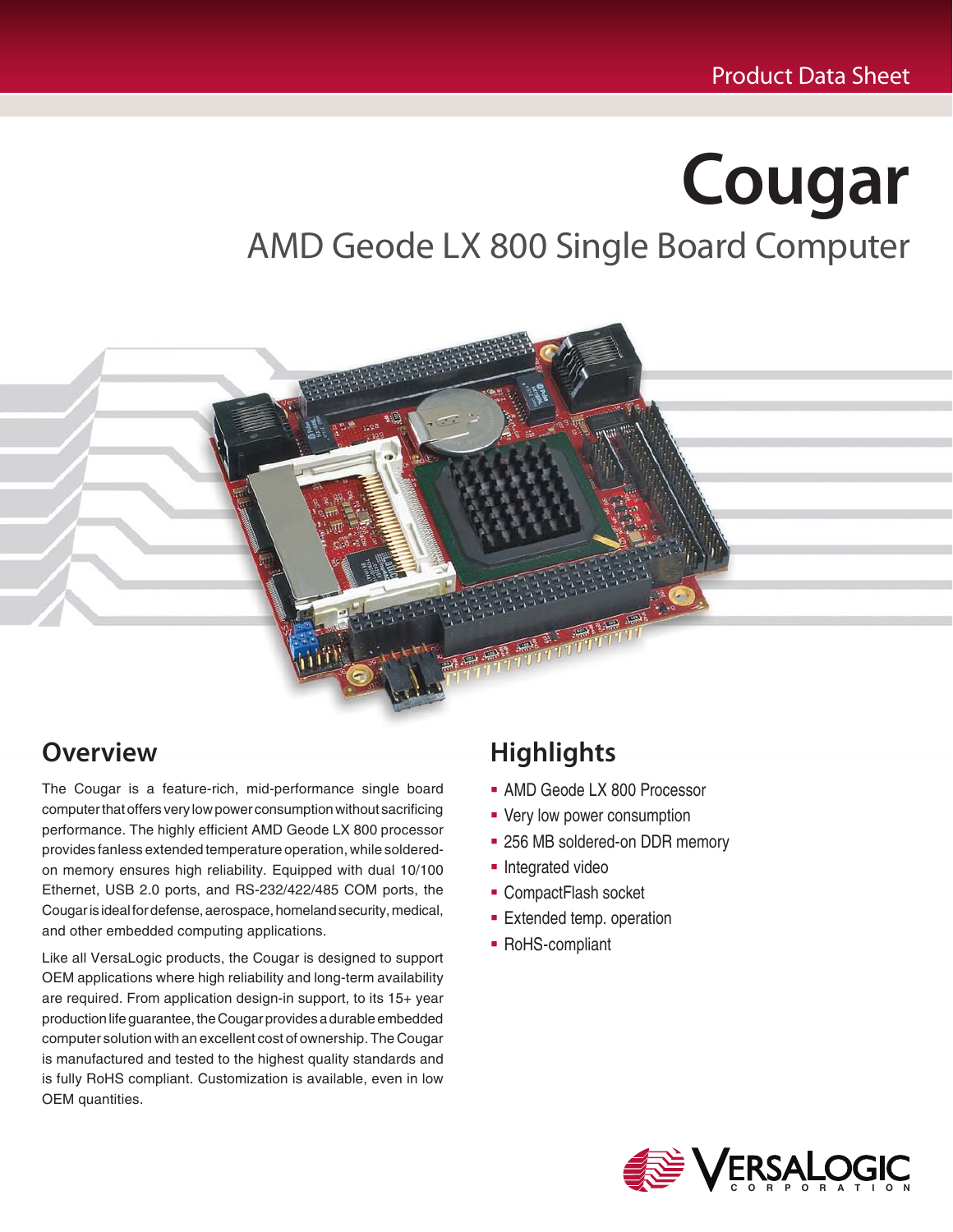### **Features**

#### **1 AMD Geode LX 800 Processor**

800 MHz performance with ultra-low power consumption.

#### **2 High-performance Video**

Analog and LVDS flat panel outputs for 18 and 24-bit displays.

#### **3 256 MB DDR Memory** Soldered-on RAM for high reliability.

**4 Network Support**

Dual 10/100 Ethernet provides fast network access and boot ROM support.

#### **5 USB Ports**

Four USB 2.0 ports provide flexible I/O options for keyboard, mouse, floppy drives, and other devices.

#### **6 Integrated I/O**

Three COM ports (two RS-232, one RS-422/485) and one IDE interface.

#### **7 CompactFlash Socket**

Removable non-volatile media has no moving parts and is bootable.

#### **8 Fanless Operation**

No moving parts required for CPU cooling.



**Back side**

#### **Embedded BIOS**

OEM embedded features and firmware support. Field-upgradeable, customization available.

#### **Industrial Temperature**

-40° to +85°C operation for harsh environments.

#### **PC/104-Plus Form Factor**

Supports PCI and ISA expansion on a highly rugged format.

#### **MIL-STD-202G**

Qualified for high shock and vibration operation.



### **Modify Cougar to Your Exact Requirements**

Modified COTS options are available in quantities as low as 100 pieces.

- **Standard Temperature** Version
- Conformal Coating
- Connector & I/O **Changes**
- Custom Testing **Custom Labeling**
- **BGA Underfill**
- **BIOS Modifications**
- 
- Software and Drivers
- **Revision Locks**
- **Custom Screening**
- **-** Application-Specific **Testing**
- $E_{\text{t}}$ .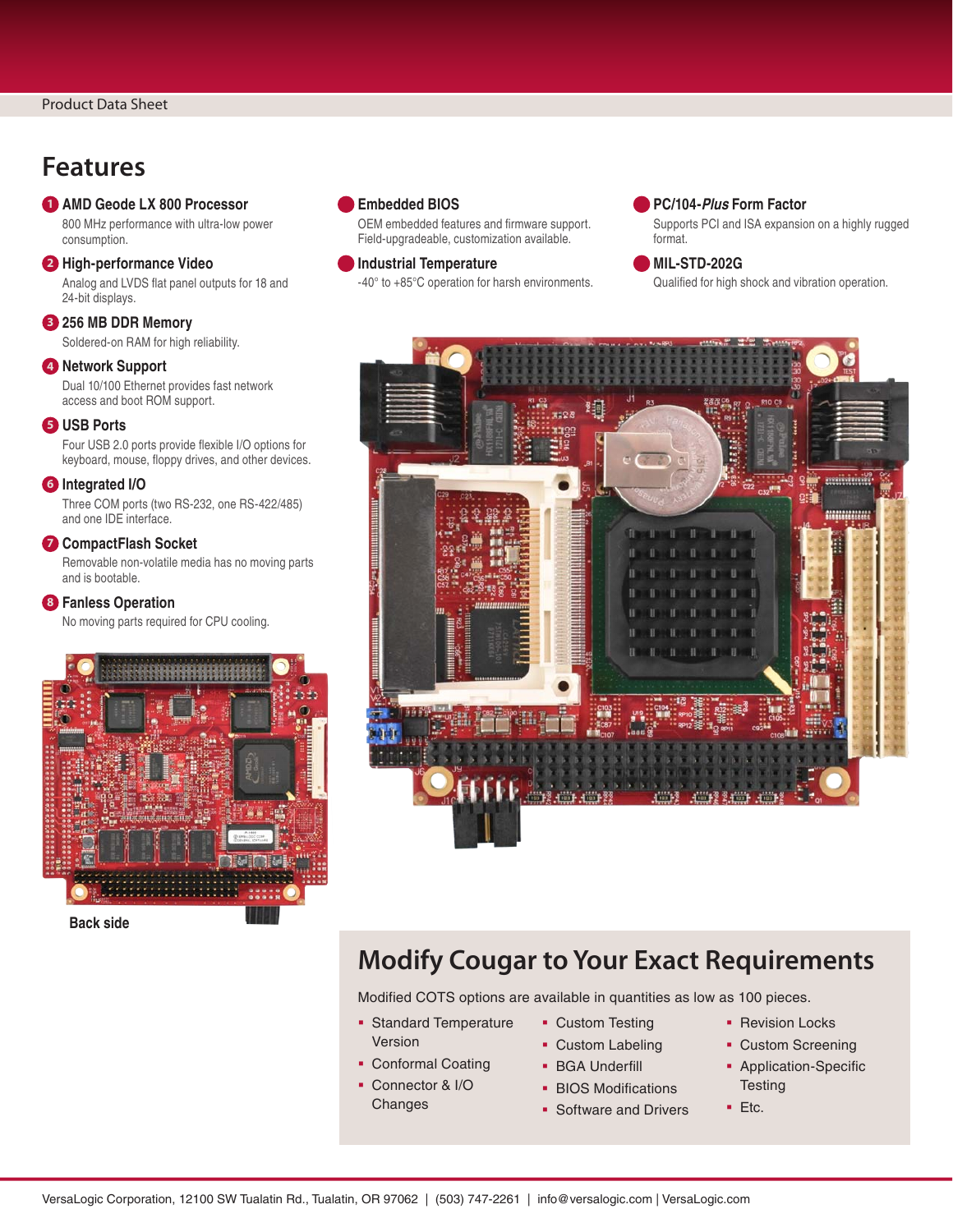# **Specifications**

| General                           |                                                          |
|-----------------------------------|----------------------------------------------------------|
| <b>Board Size</b>                 | PC/104-Plus compliant: 108 x 96 mm (4.25 x 3.78")        |
| Weight                            | 99 grams (3.5 oz.)                                       |
| <b>Processor</b>                  | AMD Geode LX 800                                         |
| <b>Chipset</b>                    | AMD Geode CS5536                                         |
| <b>Power Requirementss</b>        | 4.5W                                                     |
| <b>Input Voltage</b>              | $5V \pm 5%$                                              |
| <b>System Reset and</b>           | Watchdog timeout.                                        |
| <b>Hardware Monitors</b>          | Voltage rail monitoring.                                 |
| <b>Stackable Bus</b>              | PC/104-Plus: supports 3.3V PCI signaling (2.2 compliant) |
| Manufacturing<br><b>Standards</b> | IPC-A-610 Class 2 modified                               |
| Regulatory<br>Compliance          | RoHS (2011/65/EU), Conflict Minerals compliant.          |
|                                   |                                                          |
| Environmental                     |                                                          |

| <b>Environmental</b>                  |                                                                                                                |  |  |
|---------------------------------------|----------------------------------------------------------------------------------------------------------------|--|--|
| Operating<br><b>Temperature</b>       | $-40^\circ$ to $+85^\circ$ C                                                                                   |  |  |
| <b>Storage Temperature</b>            | $-40^\circ$ to $+85^\circ$ C                                                                                   |  |  |
| Airflow<br><b>Requirements</b>        | Free air from -40° to +85°C                                                                                    |  |  |
| <b>Thermal Shock</b>                  | 5°C/min. over operating temperature                                                                            |  |  |
| <b>Humidity</b>                       | Less than 95%, noncondensing                                                                                   |  |  |
| <b>Vibration, Sinusoidal</b><br>Sweep | MIL-STD-202G, Method 204, Modified Condition A:<br>2g constant acceleration from 5 to 500 Hz, 20 min. per axis |  |  |
| <b>Vibration, Random</b>              | MIL-STD-202G, Method 214A, Condition A:<br>5.35q rms, 5 min. per axis                                          |  |  |
| <b>Mechanical Shock</b>               | MIL-STD-202G, Method 213B, Condition G:<br>20g half-sine, 11 ms duration per axis                              |  |  |
| <b>Memory</b>                         |                                                                                                                |  |  |
| <b>System RAM</b>                     | 256 MB soldered-on DDR memory.                                                                                 |  |  |
| Video                                 |                                                                                                                |  |  |
| Interface                             | Integrated high-performance video. Up to 1600 x 1200<br>with 32-bit color. MMX <sup>™</sup> + 3DNow!™          |  |  |
| <b>Desktop Display</b><br>Interface*  | Standard analog output. 2 mm IDC connector.                                                                    |  |  |
| <b>OEM Flat Panel</b><br>Interface‡   | 18/24-bit LVDS interface.<br>CMOS-selectable TFT panel types.                                                  |  |  |

| <b>Mass Storage</b>        |                                                                                                                                                                                              |  |  |
|----------------------------|----------------------------------------------------------------------------------------------------------------------------------------------------------------------------------------------|--|--|
| <b>Hard Drive</b>          | ATA-5, UDMA66 interface. 44-pin 2 mm connector.                                                                                                                                              |  |  |
| Flash                      | One CompactFlash socket (Type II) with DMA.<br>Optional latching retention clip available.                                                                                                   |  |  |
| Network Interface          |                                                                                                                                                                                              |  |  |
| Ethernet ±                 | Dual Autodetect 10BaseT/100BaseTX ports.<br>Horizontal RJ45 connectors.                                                                                                                      |  |  |
| <b>Network Boot Option</b> | Intel boot agent (downloadable) supports PXE protocol.<br>Argon Managed Boot Agent (optional with royalty fee)<br>supports PXE, RPL, NetWare, TCP/IP (DHCP, BOOTP)<br>remote boot protocols. |  |  |
|                            |                                                                                                                                                                                              |  |  |
| Device I/O                 |                                                                                                                                                                                              |  |  |
| USB <sup>+*</sup>          | Four USB 2.0/1.1 ports                                                                                                                                                                       |  |  |
| COM 1/2*                   | RS-232. 16C550 compatible. 115 Kbps.                                                                                                                                                         |  |  |
| COM 3 Interface*           | RS-422/485 selectable. 16C550 compatible. 460 Kbps.                                                                                                                                          |  |  |
| <b>Software</b>            |                                                                                                                                                                                              |  |  |
| <b>BIOS</b>                | Phoenix Technologies Embedded BIOS with OEM<br>enhancements. Field reprogrammable. Support for<br>USB keyboard/mouse and USB boot. User-configurable<br>CMOS defaults                        |  |  |
| <b>Operating Systems</b>   | Compatible with most x86 operating systems, including<br>Windows, Windows Embedded, Linux, VxWorks, and<br>ONX.                                                                              |  |  |

§ All power specifications represent operation at +25°C with +5V supply running Windows XP with Ethernet, keyboard, and mouse.

\*TVS protected port (enhanced ESD protection).

‡ Power pins on this port are protected with a self-resetting fuse

Specifications are subject to change without notice. PC/104 and PC/104-Plus are trademarks of the PC/104 Consortium. CompactFlash is a trademark of SanDisk Corp. All other trademarks are the property of their respective owners.